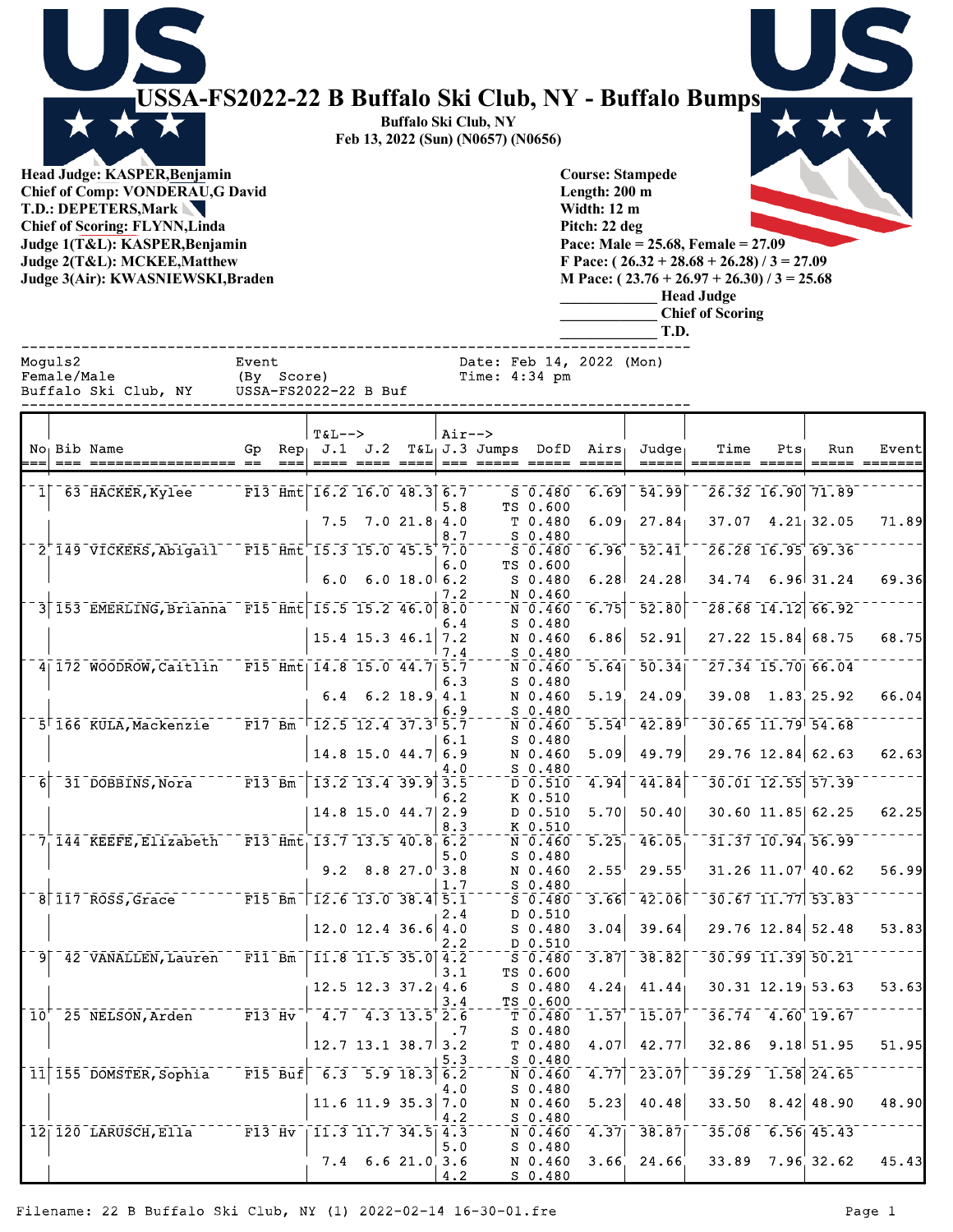|                            |                                                     |                                                                       |     | $T&L-->$                                                                                 |                                                                     |                                                     | $Air--$                 |                 |                                                   |                     |                                         |                                                                                           |      |                           |       |
|----------------------------|-----------------------------------------------------|-----------------------------------------------------------------------|-----|------------------------------------------------------------------------------------------|---------------------------------------------------------------------|-----------------------------------------------------|-------------------------|-----------------|---------------------------------------------------|---------------------|-----------------------------------------|-------------------------------------------------------------------------------------------|------|---------------------------|-------|
|                            | No Bib Name                                         | Gp                                                                    | Rep | J.1                                                                                      | J.2                                                                 |                                                     | $==$                    | $T&L$ J.3 Jumps | DofD                                              | Airs                | Judge                                   | Time                                                                                      | Pts  | Run                       | Event |
|                            | 13 105 LIGOZIO, Ruby                                | $F13$ Bm                                                              |     |                                                                                          | $10.6$ 10.8 32.1                                                    |                                                     | 4.1                     |                 | $N$ 0.460                                         | 4.37                | 36.47                                   | 33.73                                                                                     | 8.15 | 44.62                     |       |
|                            |                                                     |                                                                       |     | 6.5                                                                                      |                                                                     | 6.0 $18.8$ 4.1                                      | 5.2                     |                 | $S_0.480$<br>N 0.460                              | 3.32                | 22.07                                   | 39.86                                                                                     |      | $0.91$ 22.98              | 44.62 |
| $\bar{1}\bar{4}$           | 45 NEIL, Samantha                                   | $ \overline{F11} - \overline{Hv}$                                     |     | $\frac{1}{10.2}$ 10.1 30.4 3.9                                                           |                                                                     |                                                     | 3.0                     |                 | $S$ 0.480<br>$S$ 0.480                            | 3.67                | 34.12                                   | 34.76                                                                                     |      | $-6.93$ <sub>141.05</sub> |       |
|                            |                                                     |                                                                       |     |                                                                                          | $11.4$ 11.4 34.2 3.0                                                |                                                     | 3.0                     |                 | TS 0.600<br>$S$ 0.480                             | 3.07                | 37.27                                   | 36.35                                                                                     |      | $5.06$ 42.33              | 42.33 |
|                            | 15 127 HANLEY, Anna                                 | $\bar{r}$ $\bar{r}$ $\bar{1}$ $\bar{7}$ $\bar{p}$ $\bar{a}$ $\bar{r}$ |     |                                                                                          | $-9.3 - 8.8 - 27.2$ 5.0                                             |                                                     | 3.4                     |                 | T 0.480<br>N 0.460                                | 5.51                | 32.66                                   |                                                                                           |      | $32.59 - 9.50$ 42.16      |       |
|                            |                                                     |                                                                       |     | 0.7                                                                                      |                                                                     | $0.4 \quad 1.7$                                     | 6.7<br>5.0              |                 | $S_0.480$<br>N 0.460                              | 4.55                | 6.20                                    | 36.28                                                                                     |      | $5.14$ 11.34              | 42.16 |
| $\overline{1}\overline{6}$ | 56 VANALLEN, Leah                                   | $ \bar{F}$ 09 $-$ Bm                                                  |     | $\overline{10.4}$                                                                        |                                                                     | $9.9.30.5$ 3.1                                      | 4.7                     |                 | $S$ 0.480<br>$S = 0.480$                          | 3.16                | 33.61                                   | 35.57                                                                                     |      | $5.98$ 39.59              |       |
|                            |                                                     |                                                                       |     | 10.0                                                                                     |                                                                     | 9.429.112.1                                         | 2.8                     |                 | TS 0.600<br>$S$ 0.480                             | 2.20                | 31.30                                   | 34.27                                                                                     |      | $7.51$ 38.81              | 39.59 |
| $\bar{1}\bar{7}$           | $34$ BOLDT, $C1$ ara                                | $\overline{\texttt{F11}}$ $\overline{\texttt{Bm}}$                    |     |                                                                                          | $1.9$ $2.3$ $6.3$ $2.1$                                             |                                                     | 2.0                     |                 | TS 0.600<br>$5 - 0.480$                           | 3.30                | 9.60                                    | 40.55                                                                                     |      | $0.10 - 9.70$             |       |
|                            |                                                     |                                                                       |     |                                                                                          | $9.7$ 10.1 29.7 1.9                                                 |                                                     | 5.0                     |                 | N 0.460<br>$S$ 0.480                              | 2.29                | 31.99                                   | 36.11                                                                                     |      | $5.34$ 37.33              | 37.33 |
| $\overline{18}$            | 33 LARABA, Lilyana                                  | $\overline{F11}$ $\overline{Hv}$                                      |     | $\overline{7.4}$                                                                         |                                                                     | 7.822.82.0                                          | 3.0                     |                 | N 0.460<br>T 0.480                                | 4.17                | 26.97                                   | 41.78                                                                                     |      | 26.97                     |       |
|                            |                                                     |                                                                       |     | 8.8                                                                                      |                                                                     | 9.026.72.1                                          | 6.7                     |                 | $S$ 0.480<br>T 0.480                              | 4.69                | 31.39                                   | 39.71                                                                                     |      | $1.09$ 32.48              | 32.48 |
| $\bar{1}\bar{9}$           | $\overline{22}$ CHESS, Piper                        | $-  F11$ $Hv$                                                         |     | -0.I                                                                                     |                                                                     | $\overline{0.1}$ $\overline{0.3}$ $\overline{2.0}$  | 7.7                     |                 | $S_0.480$<br>T 0.480<br>$S$ 0.480                 | 3.45                | 3.75                                    | 45.05                                                                                     |      | 3.75                      |       |
|                            |                                                     |                                                                       |     | 7.0                                                                                      |                                                                     | 7.021.03.2                                          | 5.2<br>4.0              |                 | N 0.460<br>$S$ 0.480                              | 3.39 <sub>1</sub>   | 24.39                                   | 33.82                                                                                     |      | 8.05, 32.44               | 32.44 |
|                            | $20†$ $27-$ ARTEMOWYCH, Anya                        | $^{-}$ F13 Buf $^{\dagger}$                                           |     | $\frac{-2.8}{2.8}$                                                                       |                                                                     | $\bar{2.5}$ $\bar{7.9}$ $\bar{3.0}$                 | 3.7                     |                 | N 0.460<br>$S$ 0.480                              | $\overline{3.15}$   | $\overline{11.10}^+$                    | 43.73                                                                                     |      | 11.10                     |       |
|                            |                                                     |                                                                       |     | 8.6                                                                                      |                                                                     | $8.2$ 25.2 3.2                                      | 3.7                     |                 | N 0.460<br>$S$ 0.480                              | 3.24                | 28.44                                   | 40.47                                                                                     |      | $0.19$ 28.63              | 28.63 |
| $\overline{21}$            | 36 JACKS, Grace                                     | $\overline{F11}$ $\overline{Hv}$                                      |     | $\overline{3.8}$                                                                         |                                                                     | $\overline{3.7}$ $\overline{11.3}$ $\overline{1.7}$ | . 0                     |                 | $5 - 0.480$                                       | $\overline{0.81}$   | 12.06                                   | 45.08                                                                                     |      | 12.06                     |       |
|                            |                                                     |                                                                       |     | 8.9                                                                                      |                                                                     | 8.926.73.0                                          | $\cdot$ 0               |                 | N 0.460                                           | 1.38                | 28.08                                   | 42.15                                                                                     |      | 28.08                     | 28.08 |
| $\bar{2}\bar{2}$           | $\overline{3}$ REAGAN, Sarah $\overline{5}$ F13 Buf |                                                                       |     | $\bar{7.2}$                                                                              |                                                                     | 7.021.3221                                          | 2.2                     |                 | $\bar{s}$ $\bar{0}$ , $\bar{4}80$<br>N 0.460      | $\overline{2.01}$   | 23.31                                   | $\overline{44.23}$                                                                        |      | 23.31                     |       |
|                            |                                                     |                                                                       |     | 8.8                                                                                      |                                                                     | 8.025.222.0                                         | 2.0                     |                 | $S$ 0.480<br>N 0.460                              | $1.88^{\circ}$      | 27.08                                   | 42.46                                                                                     |      | 27.08                     | 27.08 |
| $\bar{2}\bar{3}$           | 5 LABRASCA, Gianna                                  | $\overline{F13} \overline{Hv}$                                        |     | $\bar{7}.1$                                                                              |                                                                     | $7.6$ 22.0 $1.9$                                    |                         |                 | N 0.460                                           | $\overline{2.88}$   | $-24.93$                                | 44.68                                                                                     |      | 24.93                     |       |
|                            |                                                     |                                                                       |     | 2.0                                                                                      | 1.6                                                                 |                                                     | 4.2<br>5.4   3.4<br>4.2 |                 | $S$ 0.480<br>N 0.460<br>$S$ 0.480                 | 3.57                | 8.97                                    | 39.06                                                                                     |      | 1.86 10.83                | 24.93 |
|                            | $\bar{24}$ 173 LOPES, Claire                        |                                                                       |     | $\overline{F13}$ Buf $\overline{0.1}$ $\overline{0.1}$ $\overline{0.3}$ $\overline{1.9}$ |                                                                     |                                                     | 3.9                     |                 | N 0.460<br>$S$ 0.480                              | $\overline{2.74}$   | $\overline{3.04}$                       |                                                                                           |      | $34.41 - 7.35$ 10.39      |       |
|                            |                                                     |                                                                       |     | 3.5                                                                                      | 3.0                                                                 |                                                     | $9.8$   7.2<br>3.1      |                 | N 0.460<br>$S$ 0.480                              |                     | $4.79$ $14.54$                          |                                                                                           |      | $33.03$ $8.98$ 23.52      | 23.52 |
|                            | 25 43 KRUSZYNSKI, Cayda F13 Hv                      |                                                                       |     |                                                                                          | $7.1 - 7.2$ 21.5 2.7                                                |                                                     | 1.4                     |                 | N 0.460<br>$S$ 0.480                              |                     | $\overline{1.91}$ $\overline{23.36}$    | $\overline{43.65}$                                                                        |      | 23.36                     |       |
|                            |                                                     |                                                                       |     | 0.1                                                                                      |                                                                     | $0.1 \quad 0.3   2.1$                               | 1.8                     |                 | N 0.460<br>S 0.480                                | 1.82                | 2.12                                    | 49.31                                                                                     |      | 2.12                      | 23.36 |
|                            | $26$ <sup>-32</sup> CONLEY, Elise<br>F13 Buf        |                                                                       |     |                                                                                          | $-4.0 - 4.6$ 12.9 1.4                                               |                                                     |                         |                 | $N = 0.460$                                       |                     | $\overline{1.88}$ $\overline{14.78}$    | 45.41                                                                                     |      | 14.78                     |       |
|                            |                                                     |                                                                       |     | 6.8                                                                                      |                                                                     | 6.6 20.1 $5.0$                                      | 2.6                     |                 | $S_0.480$<br>$S$ 0.480                            |                     | $2.40$ 22.50                            | 44.52                                                                                     |      | 22.50                     | 22.50 |
|                            | 27 75 BEEMAN, Stella F11 Hmt                        |                                                                       |     |                                                                                          | $-4.2 - 4.5$ 13.0 1.2                                               |                                                     | $\cdot$ 0               |                 | $\bar{N}$ $\bar{0}$ $\bar{4}$ $\bar{6}$ $\bar{0}$ | $\overline{0.55}$   | $\overline{13.60}$                      | $\overline{49.32}$                                                                        |      | $\overline{13.60}$        |       |
|                            |                                                     |                                                                       |     | 6.0                                                                                      |                                                                     | $6.3$ 18.5 4.6                                      | .0                      |                 | N 0.460                                           |                     | $2.11$ , $20.56$                        | 45.15                                                                                     |      | 20.56                     | 20.56 |
|                            | $28† 73$ SWAN, Harper                               |                                                                       |     |                                                                                          | $-0.5 - 1.1 - 2.4$ $1.3$                                            |                                                     | $\cdot$ 0               |                 | $\bar{N}$ 0.460<br>$S$ 0.480                      |                     | $1.07$ <sup>+--</sup> 3.47 <sup>+</sup> | 57.61                                                                                     |      | $-3.47$                   |       |
|                            |                                                     |                                                                       |     | 5.8                                                                                      |                                                                     | $5.3$ 16.6 2.4                                      | 1.0<br>2.5              |                 | $S$ 0.480<br>N 0.460                              | 2.30                | 18.95                                   | 49.32                                                                                     |      | 18.95                     | 18.95 |
|                            | $29$ $124$ BARONE, Ava                              | $^{-}$ F15 Buf                                                        |     |                                                                                          | $\overline{0.1}$ $\overline{0.1}$ $\overline{0.3}$ $\overline{3.0}$ |                                                     | 3.0                     |                 | N 0.460<br>$S_0.480$                              | $\left[2.82\right]$ | $\overline{3.12}$                       | $\bar{46.49}$                                                                             |      | 3.12                      |       |
|                            |                                                     |                                                                       |     |                                                                                          | 1.2 1.6 $4.2$ 6.4                                                   |                                                     | 1.0                     |                 | N 0.460<br>$S_0.480$                              | 3.42                | 7.62                                    | 45.95                                                                                     |      | 7.62                      | 7.62  |
|                            | 30 30 CALLAHAN, Stella F07 Bm 0.1 0.1 0.3 1.0       |                                                                       |     |                                                                                          |                                                                     |                                                     | $\cdot$ 0               |                 |                                                   |                     |                                         | $\overline{S}$ $\overline{0.480}$ $\overline{0.48}$ $\overline{0.78}$ $\overline{0.7000}$ |      | 0.78                      |       |
|                            |                                                     |                                                                       |     |                                                                                          |                                                                     |                                                     |                         |                 |                                                   |                     |                                         |                                                                                           |      |                           |       |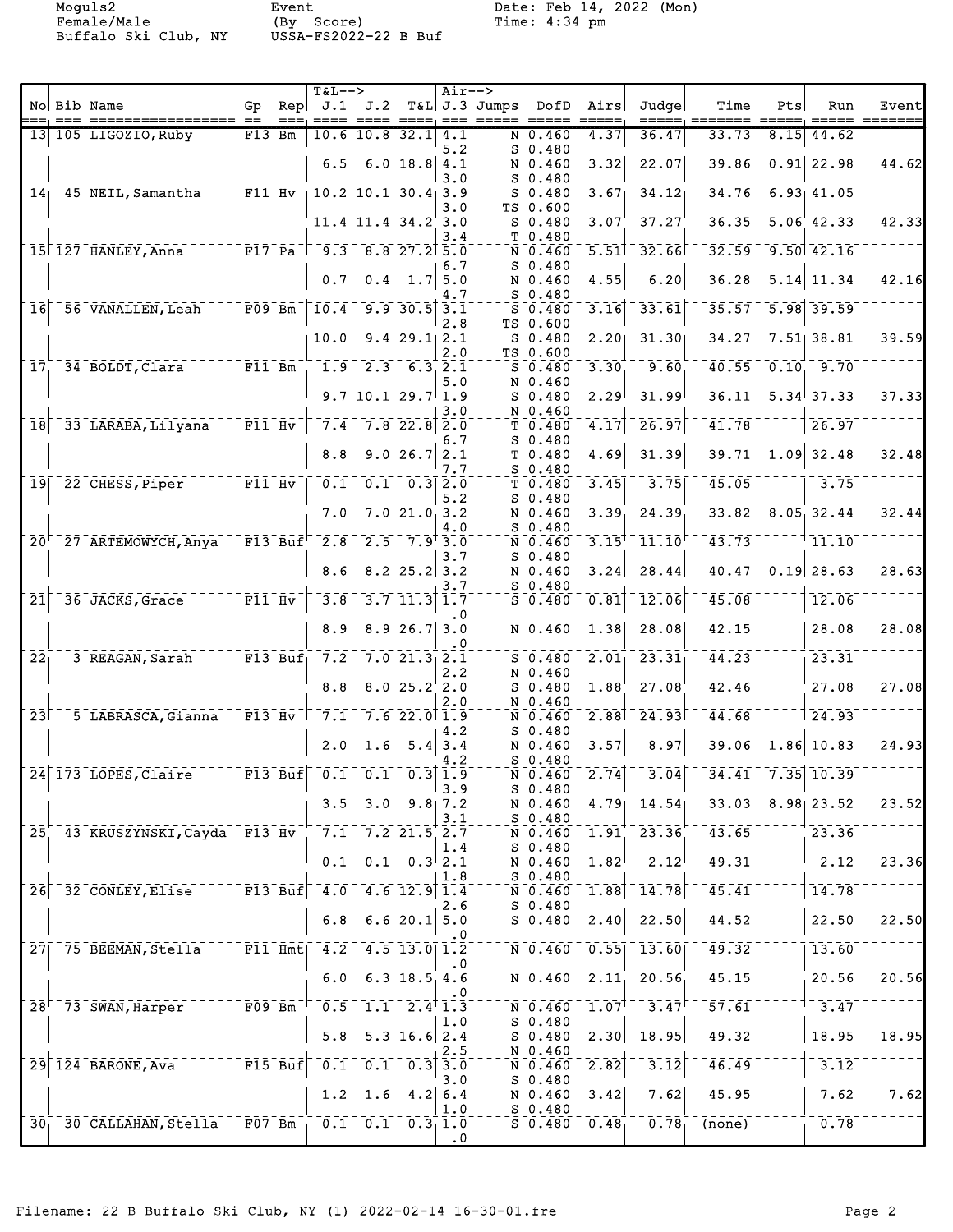|                 |                                                                                                   |                                          |             | $T&L-->$                                       |                                                                        |                        | $Air--$                          |               |                                                                                                                                                  |                                |                                                                               |                                                          |                     |                                                               |                           |
|-----------------|---------------------------------------------------------------------------------------------------|------------------------------------------|-------------|------------------------------------------------|------------------------------------------------------------------------|------------------------|----------------------------------|---------------|--------------------------------------------------------------------------------------------------------------------------------------------------|--------------------------------|-------------------------------------------------------------------------------|----------------------------------------------------------|---------------------|---------------------------------------------------------------|---------------------------|
|                 | No Bib Name                                                                                       | Gp                                       | Rep<br>$==$ |                                                | $J.1$ $J.2$                                                            |                        | $== =$                           | T&L J.3 Jumps | DofD                                                                                                                                             | Airs                           | Judge                                                                         | Time                                                     | Pts                 | Run<br>$\qquad \qquad \qquad = \qquad \qquad = \qquad \qquad$ | Event                     |
|                 |                                                                                                   |                                          |             | 0.1                                            | 0.1                                                                    | 0.3                    | 3.0                              |               | $N$ 0.460                                                                                                                                        | 1.86                           | 2.16                                                                          | (none)                                                   |                     | 2.16                                                          | 2.16                      |
| $\overline{31}$ | 62 PARMENTER, Johanna F09 Hv                                                                      |                                          |             | $\bar{0.1}$                                    | 0.1                                                                    | $0.3$ $\overline{2.1}$ | 1.0                              |               | $S_0.480$<br>$\overline{\text{s}}$ $\overline{\text{0}}$ $\overline{\text{0}}$ $\overline{\text{4}}$ $\overline{\text{8}}$ $\overline{\text{0}}$ | $\left[ 1.00 \right]$          | $\overline{1}$ , $\overline{3}$ $\overline{0}$                                | 51.47                                                    |                     | 1.30                                                          |                           |
|                 |                                                                                                   |                                          |             | 0.1                                            | 0.1                                                                    |                        | $\cdot$ 0<br>0.31.0<br>$\cdot$ 0 |               | S 0.480                                                                                                                                          | 0.48                           | 0.78                                                                          | 57.43                                                    |                     | 0.78                                                          | 1.30                      |
|                 | 32 146 CLARKE, Madison F15 Buf 0.1                                                                |                                          |             |                                                |                                                                        | $0.1 - 0.3$            |                                  |               |                                                                                                                                                  |                                |                                                                               | $0.30^{+}1.10.98$                                        |                     | 0.30                                                          |                           |
|                 |                                                                                                   |                                          |             | 0.1                                            | 0.1                                                                    | 0.3                    |                                  |               |                                                                                                                                                  |                                |                                                                               | 0.30   1:18.95                                           |                     | 0.30                                                          | 0.30                      |
|                 | 1 115 EDWARDS, Christoph M13 Hv 11.9 11.4 35.0 4.2                                                |                                          |             |                                                |                                                                        |                        |                                  |               |                                                                                                                                                  |                                |                                                                               |                                                          |                     | 23.50 18.71 60.40                                             |                           |
|                 |                                                                                                   |                                          |             |                                                |                                                                        |                        | 5.9                              |               | 30.650<br>3p 0.680                                                                                                                               |                                | $6.74$ $41.69$                                                                |                                                          |                     |                                                               |                           |
|                 |                                                                                                   |                                          |             |                                                | $16.0$ 16.2 48.3 6.2                                                   |                        | 7.7                              |               | 30.650<br>3p0.680                                                                                                                                | 9.26                           | 57.56                                                                         |                                                          |                     | 23.14 19.16 76.72                                             | 76.72                     |
|                 | 2 110 BERGLUND, Robert                                                                            |                                          |             | $\overline{M15}$ Hmt $16.8$ 16.6 50.1 6.9      |                                                                        |                        | 7.4                              |               | 50.380<br>3p 0.680                                                                                                                               | 7.65                           | 57.75                                                                         |                                                          |                     | $\overline{23.76}$ 18.39 76.14                                |                           |
|                 |                                                                                                   |                                          |             |                                                | 15.2 15.0 $45.3$ 5.7                                                   |                        | 6.9                              |               | $S$ 0.380<br>3p 0.680                                                                                                                            | 6.85                           | 52.15                                                                         |                                                          |                     | $22.57$ 19.87 72.02                                           | 76.14                     |
|                 | 3 54 HACKER, Cayden                                                                               |                                          |             | $\overline{M11}$ Hmt 16.1 16.0 48.2 7.1        |                                                                        |                        | 5.8                              |               | S 0.380<br>TT 0.500                                                                                                                              | 5.59                           | $-53.74$                                                                      |                                                          |                     | 25.41 16.33 70.07                                             |                           |
|                 |                                                                                                   |                                          |             |                                                | 17.3 16.8 51.2 7.9                                                     |                        |                                  |               | 30.650                                                                                                                                           | 8.70                           | 59.85                                                                         |                                                          |                     | 25.80 15.85 75.70                                             | 75.70                     |
|                 | $4^{\dagger}$ $47^{\dagger}$ CANZANO, Gavin                                                       |                                          |             | $\overline{M13}$ Bm $^{-1}$ 16.0 16.0 48.0 6.0 |                                                                        |                        | 9.4                              |               | $S$ 0.380<br>$3 - 0.650$                                                                                                                         | $\overline{8.79}$ <sup>1</sup> | 56.79                                                                         |                                                          |                     | $26.97 - 14.39$ 71.18                                         |                           |
|                 |                                                                                                   |                                          |             |                                                | $15.3$ 15.7 46.5 7.2                                                   |                        | 7.2                              |               | 3p 0.680<br>3 0.650 10.52                                                                                                                        |                                | 57.02                                                                         |                                                          |                     | 25.82 15.82 72.84                                             | 72.84                     |
|                 | 5 118 SHEEHY, Neven                                                                               | $\bar{M}$ 13 $\bar{H}$ v $\bar{H}$       |             |                                                | $15.7$ $15.4$ $46.7$                                                   |                        | 8.6<br>6.1                       |               | 3p 0.680<br>$3 - 0.650$                                                                                                                          | $\overline{9.53}$              | $-56.18$                                                                      |                                                          |                     | 26.30 15.22 71.40                                             |                           |
|                 |                                                                                                   |                                          |             |                                                | $15.0$ $15.2$ $45.3$ 6.0                                               |                        | 8.2                              |               | 3p 0.680<br>30.650                                                                                                                               | 8.79                           | 54.09                                                                         |                                                          |                     | 25.74 15.92 70.01                                             | 71.40                     |
|                 | $61114$ BOSSOLA, Nicco                                                                            | $\bar{\texttt{M13}}$ $\bar{\texttt{Pa}}$ |             | $-13.6$ 13.2 40.2 5.0                          |                                                                        |                        | 7.2                              |               | 3p 0.680<br>30.650                                                                                                                               | $\overline{5.40}$              | 45.60                                                                         |                                                          |                     | 27.22 14.08 59.68                                             |                           |
|                 |                                                                                                   |                                          |             |                                                | $15.6$ $15.1$ $46.0$ $6.2$                                             |                        | 4.3<br>7.9                       |               | TS 0.500<br>30.650<br>$S$ 0.380                                                                                                                  | 7.03                           | 53.08                                                                         |                                                          |                     | 25.15 16.66 69.74                                             | 69.74                     |
|                 | 7 72 COPELAND, Russell M13 Bm 14.6 14.5 43.7 2.7                                                  |                                          |             |                                                |                                                                        |                        |                                  |               | 30.650                                                                                                                                           | $\sqrt{4.87}$                  | $-48.52$                                                                      |                                                          |                     | 25.95 15.66 64.18                                             |                           |
|                 |                                                                                                   |                                          |             |                                                | $15.6$ 15.7 46.9                                                       |                        | 4.6<br>4.2<br>4.6                |               | 3p 0.680<br>30.650<br>3p0.680                                                                                                                    | 5.85                           | 52.80                                                                         |                                                          | $25.35$ 16.41 69.21 |                                                               | 69.21                     |
|                 | 8 <sup>7</sup> 23 CHESS, Greyson                                                                  | $\bar{M}$ 13 $\bar{H}$ v $\bar{V}$       |             |                                                | $\overline{15.2}$ $\overline{15.1}$ $\overline{45.4}$ $\overline{8.2}$ |                        |                                  |               | 30.650                                                                                                                                           |                                | $7.93$ <sup>-</sup> 53.38                                                     |                                                          |                     | $26.09$ 15.48 68.86                                           |                           |
|                 |                                                                                                   |                                          |             |                                                | $15.3$ $15.2$ $45.8$ $4.2$                                             |                        | 5.2<br>4.9                       |               | TS 0.500<br>30.650<br>3p 0.680                                                                                                                   |                                | $6.06$ $51.81$                                                                |                                                          |                     | $26.45$ 15.04 66.85                                           | 68.86                     |
|                 | $9^+$ $136^-$ CASTO, Owen<br>$-$ - - - - - $\overline{M17}$ Hv                                    |                                          |             | $-$ 15.6 15.4 46.5 5.7                         |                                                                        |                        |                                  |               | $T$ 0.380                                                                                                                                        | $\overline{6.51}$              | 53.01                                                                         |                                                          |                     | $\overline{28.72}$ 12.21 65.22                                |                           |
|                 |                                                                                                   |                                          |             | $15.1$ 15.4 45.8 6.1                           |                                                                        |                        | 8.7<br>8.1                       |               | TS 0.500<br>TS 0.500<br>TTS 0.610                                                                                                                |                                | $7.99$ $53.74$                                                                |                                                          |                     | 27.26 14.03 67.77                                             | 67.77                     |
|                 | $10^{-69}$ SMITH, Liam $10^{-69}$ MI3 Hmt 14.0 14.5 42.8 5.7                                      |                                          |             |                                                |                                                                        |                        |                                  |               |                                                                                                                                                  |                                |                                                                               | $-$ 5 $-$ 0.380 $-$ 4.56 $-$ 47.31 $-$ 25.74 15.92 63.23 |                     |                                                               |                           |
|                 |                                                                                                   |                                          |             |                                                | $15.7$ 15.8 47.3 6.4                                                   |                        | 4.8                              |               | TT 0.500                                                                                                                                         |                                |                                                                               | $T$ 0.380 4.78 52.03 25.93 15.68 67.71 67.71             |                     |                                                               |                           |
|                 | 11 112 CONLEY, Owen M17 Buf 14.8 15.0 44.7 8.3                                                    |                                          |             |                                                |                                                                        |                        | 6.2                              |               | $S = 0.380$                                                                                                                                      |                                |                                                                               | $K$ 0.410 6.40 51.10 $25.42$ 16.32 67.42                 |                     |                                                               |                           |
|                 |                                                                                                   |                                          |             |                                                | 13.3 13.4 40.1 5.2                                                     |                        | 6.0                              |               | TS 0.500                                                                                                                                         |                                | K 0.410 5.55 45.60                                                            |                                                          |                     |                                                               | $25.52$ 16.19 61.79 67.42 |
|                 | 12 <sup>+-</sup> 17 <sup>-BRIGGS, Harrison M13<sup>-Hmt-11.6 11.5 34.7<sup>+</sup>4.1</sup></sup> |                                          |             |                                                |                                                                        |                        | 9.5                              |               | N 0.360                                                                                                                                          |                                | $-5.0.380 - 4.65$ <sup>+</sup> 39.30 <sup>+-+</sup>                           |                                                          |                     | $-25.75$ $15.91$ $55.21$                                      |                           |
|                 |                                                                                                   |                                          |             |                                                | $15.1$ 15.4 45.8 5.7                                                   |                        | 6.2                              |               | TS 0.500<br>S 0.380                                                                                                                              | 4.61                           | 50.36                                                                         |                                                          |                     | $26.39$ 15.11 65.47                                           | 65.47                     |
|                 | 13 151 BOLDT, Luke $\frac{1}{100}$ M13 Bm $\frac{1}{400}$ 14.7 14.9 44.4 8.0                      |                                          |             |                                                |                                                                        |                        | 4.9                              |               | TS 0.500<br>$-\frac{1}{3}$ $\frac{1}{0}$ $\frac{1}{6}$ $\frac{1}{5}$ $\frac{1}{0}$                                                               |                                | $7.\overline{60}$ $\overline{52}.\overline{00}$ $\overline{0}$ $\overline{0}$ |                                                          |                     | $\sqrt{28.44}$ 12.56 64.56                                    |                           |
|                 |                                                                                                   |                                          |             |                                                | 8.0 7.6 23.4 7.2                                                       |                        | 4.8                              |               | TS 0.500<br>3 0.650                                                                                                                              |                                |                                                                               | 5.28 28.68 26.83 14.56 43.24 64.56                       |                     |                                                               |                           |
|                 | $14\overline{)170}$ JACKS, Spencer M15 Hv 12.6 12.8 38.1 4.2                                      |                                          |             |                                                |                                                                        |                        | 1.2                              |               | $TS_0.500$                                                                                                                                       |                                |                                                                               | $-3.0.650 - 3.78 - 41.88 - 27.95 - 13.17 - 55.05$        |                     |                                                               |                           |
|                 |                                                                                                   |                                          |             | $14.8$ 14.4 43.8 5.1                           |                                                                        |                        | 2.1<br>6.0                       |               | TS 0.500<br>3 0.650<br>TS 0.500                                                                                                                  |                                | $6.31^{1}$ 50.11                                                              |                                                          |                     | $27.14$ $14.18$ $64.29$                                       | 64.29                     |
|                 | 15 141 KANE, J.P. 77 14.7 44.3 3.4                                                                |                                          |             |                                                |                                                                        |                        |                                  |               |                                                                                                                                                  |                                |                                                                               | $-5.5567380$ $-4.391$ $-48.64$ $-26.04$ $15.55$ $64.19$  |                     |                                                               |                           |
|                 |                                                                                                   |                                          |             |                                                | $8.8$ $8.4$ $25.8$ $9.2$                                               |                        | 6.2                              |               | TS 0.500                                                                                                                                         |                                |                                                                               | $3\,0.650\,9.47\,35.27\,44.02\,35.27$                    |                     |                                                               | 64.19                     |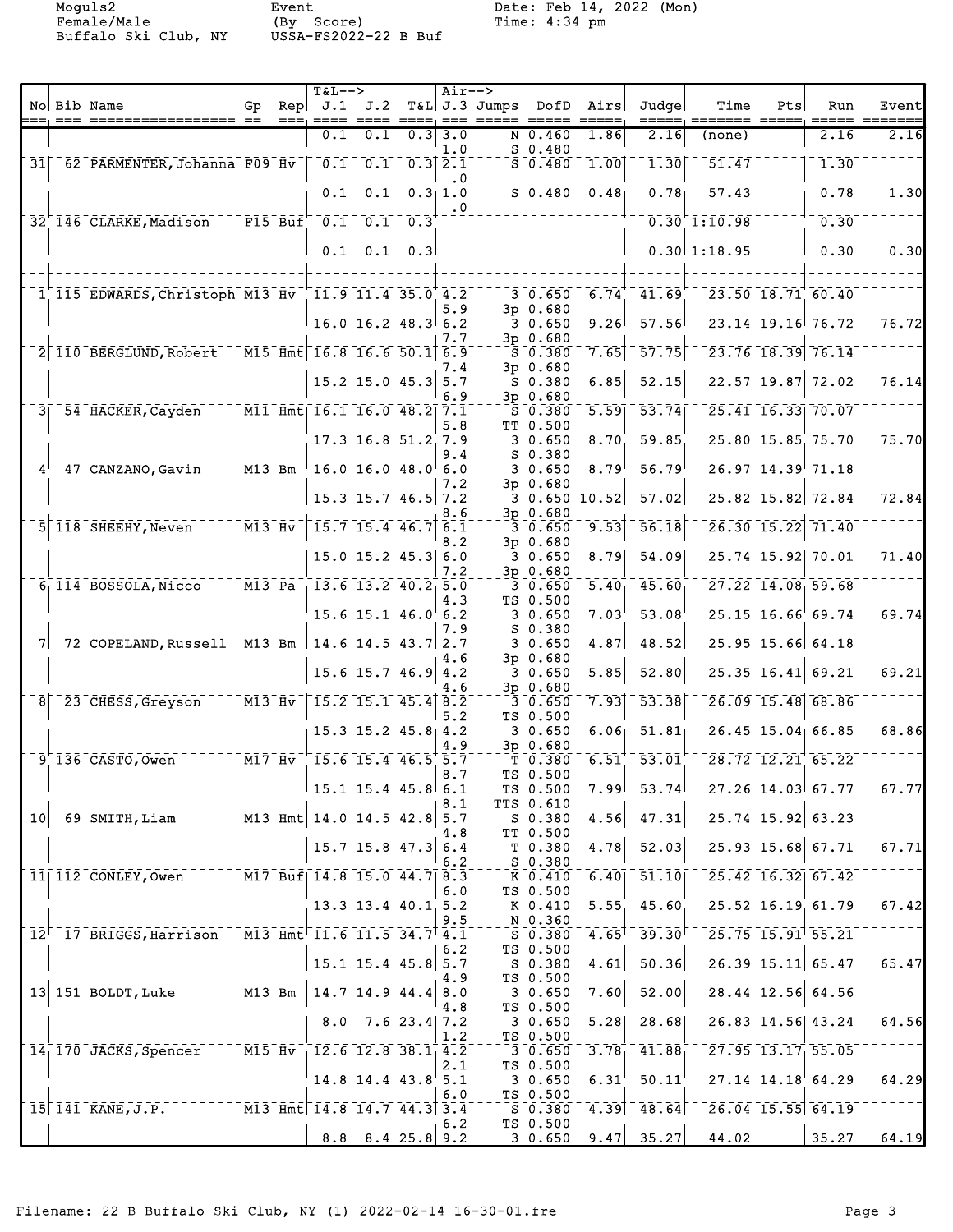|                 |                                                                      |  | $T&L-->$                                                                   |                          | Air-->           |                                                              |                                |                                                                |                                                                                                              |     |                                                          |       |
|-----------------|----------------------------------------------------------------------|--|----------------------------------------------------------------------------|--------------------------|------------------|--------------------------------------------------------------|--------------------------------|----------------------------------------------------------------|--------------------------------------------------------------------------------------------------------------|-----|----------------------------------------------------------|-------|
|                 | No Bib Name                                                          |  |                                                                            |                          |                  | Gp Rep $J.1$ J.2 T&L J.3 Jumps DofD                          | Airs                           | Judge                                                          | Time<br>=====, =======  =====,                                                                               | Pts | Run                                                      | Event |
|                 | $16+ 128$ BANYARD, Richard $M17$ Hmt                                 |  |                                                                            | $7.6$ $8.2$ $23.7$ $4.1$ | 9.2              | $S_0.380$<br>$\bar{\tau}$ T $\bar{\tau}$ $\bar{\sigma}$ .500 |                                | $2.05$ <sup>+</sup> $25.75$ <sup>+</sup>                       | $\overline{4}\overline{4}\cdot\overline{2}6$                                                                 |     | 25.75                                                    |       |
|                 |                                                                      |  |                                                                            | $15.1$ 15.0 45.2 6.3     | . 0<br>7.2       | T 0.380                                                      | 5.34                           | 50.49                                                          |                                                                                                              |     | $27.97$ 13.14 63.63                                      | 63.63 |
|                 | $17$ 126 WOLLEN, Trevor $17$ M17 Buf                                 |  |                                                                            |                          |                  |                                                              | dnf                            |                                                                | $\overline{(\text{none})}$                                                                                   |     | $\overline{dnf}$                                         |       |
|                 |                                                                      |  |                                                                            | $15.3$ 15.3 45.9 4.9     | 5.7              | S 0.380<br>TS 0.500                                          | 4.71                           | 50.61                                                          |                                                                                                              |     | $29.69$ 11.00 61.61                                      | 61.61 |
|                 | 18 19 CHAPMAN, Jackson M11 Bm   12.2 12.3 36.8   4.1                 |  |                                                                            |                          |                  | 30.650                                                       | 4.56                           | $\overline{41.31}$                                             |                                                                                                              |     | $\sqrt{28.41}$ $\sqrt{12.59}$ $\sqrt{53.90}$             |       |
|                 |                                                                      |  |                                                                            | $14.3$ 14.6 43.3 4.3     | 3.8<br>3.7       | TS 0.500<br>30.650<br>TS 0.500                               | 4.64                           | 47.99                                                          |                                                                                                              |     | 28.16 12.90 60.89                                        | 60.89 |
|                 | $19^{+132}$ OWEJAN, Seth $13^{+132}$ Bm $15.0$ 14.9 44.8 4.7         |  |                                                                            |                          |                  | $S$ 0.380                                                    | 4.21                           | 49.06                                                          |                                                                                                              |     | $\sqrt{29.73}$ $\sqrt{10.95}$ $\sqrt{60.01}$             |       |
|                 |                                                                      |  |                                                                            | $5.0$ $5.0$ $15.0$ $4.1$ | 6.4<br>9.7       | T 0.380<br>S 0.380<br>N 0.360                                | 5.04                           | 20.04                                                          |                                                                                                              |     | $37.06$ 1.81 21.85                                       | 60.01 |
|                 | 20 21 BRIGGS, Curtis M11 Hmt 14.2 14.3 42.8 6.2                      |  |                                                                            |                          |                  | S 0.380                                                      | 4.45                           | 47.20                                                          |                                                                                                              |     | $\sqrt{28.40}$ 12.61 59.81                               |       |
|                 |                                                                      |  |                                                                            | 13.8 13.8 41.4 4.0       | 4.2<br>5.0       | TS 0.500<br>T 0.380<br>S 0.380                               | 3.42                           | 44.82                                                          |                                                                                                              |     | 29.16 11.66 56.48                                        | 59.81 |
|                 | $21^{1}_{1}$ 169 YOUNG, Noah $\overline{M17}$ Buf 14.8 14.3 43.7 5.6 |  |                                                                            |                          |                  | $5 - 0.380$                                                  |                                | $4.36 - 48.01$                                                 |                                                                                                              |     | $\sqrt{29.53}$ 11.20 59.21                               |       |
|                 |                                                                      |  |                                                                            | $11.5$ 11.3 34.2 6.0     | 5.9<br>6.0       | T 0.380<br>S 0.380<br>T 0.380                                | 4.56                           | 38.76                                                          |                                                                                                              |     | $28.60$ $12.36$ $51.12$                                  | 59.21 |
|                 | 22 164 EGGAR, Alexander M15 Bm 14.3 13.8 42.2 5.9                    |  |                                                                            |                          |                  | $5 - 0.380$                                                  | 4.02                           | 46.17                                                          |                                                                                                              |     | $\overline{30.15}$ $\overline{10.42}$ $\overline{56.59}$ |       |
|                 |                                                                      |  |                                                                            | $14.4$ 15.0 44.1 3.0     | 4.7<br>5.0       | T 0.380<br>$S$ 0.380<br>TS 0.500                             | 3.64                           | 47.74                                                          |                                                                                                              |     | 29.35 11.42 59.16                                        | 59.16 |
|                 | $23$ <sup><math>-7</math></sup> LINCOLN, Briggs                      |  | $\sqrt{11}$ $\overline{H}$ mt $\sqrt{10.6}$ $\sqrt{9.8}$ 30.6 $\sqrt{7.0}$ |                          |                  | $\bar{\texttt{N}}$ 0.360                                     | $\overline{4.38}$              | $-34.98$                                                       |                                                                                                              |     | $\sqrt{29.03}$ $\sqrt{11.82}$ $\sqrt{46.80}$             |       |
|                 |                                                                      |  |                                                                            | $14.1$ 13.8 $41.8$ 4.2   | 4.9<br>6.2       | $S$ 0.380<br>N 0.360<br>S 0.380                              | 3.86                           | 45.71                                                          |                                                                                                              |     | $29.09$ 11.75 57.46                                      | 57.46 |
|                 | $24^{+}$ 48 SWAN, Cody $12\pi$ $-12.0$ $1.8$ 5.7 <sup>+</sup> $4.1$  |  |                                                                            |                          |                  | 30.650                                                       | $\overline{5.62}$ <sup>1</sup> | $\bar{1}\bar{1}.\bar{3}\bar{2}^{\dagger}$                      |                                                                                                              |     | $\sqrt{32.12}$ $\sqrt{7.97}$ $\sqrt{19.29}$              |       |
|                 |                                                                      |  |                                                                            | $13.6$ 13.0 39.9 6.2     | 7.8<br>3.0       | $S$ 0.380<br>$S$ 0.380<br>TS 0.500                           | 3.85                           | 43.75                                                          |                                                                                                              |     | 27.93 13.19 56.94                                        | 56.94 |
|                 |                                                                      |  |                                                                            |                          |                  | $\bar{\tau}$ $\bar{0}$ .380 $\bar{\tau}$                     | $\overline{1.36}$              | $\overline{1}\overline{4}\overline{.}\overline{5}\overline{6}$ |                                                                                                              |     | $30.86 - 9.54$ 24.10                                     |       |
|                 |                                                                      |  |                                                                            | $14.2$ 13.8 42.0 5.6     | $\cdot$ 4<br>3.6 | S 0.380<br>T0.380<br>S 0.380                                 | 3.48                           | 45.48                                                          |                                                                                                              |     | 29.67 11.02 56.50                                        | 56.50 |
|                 | 26 65 GRIMM, Alex M11 Bm 6.4 6.5 19.4 2.9                            |  |                                                                            |                          | 5.7              | T 0.380<br>$S$ 0.380                                         |                                | $3.26$ <sup>-22.61</sup>                                       | $\frac{1}{43.83}$                                                                                            |     | $-122.61$                                                |       |
|                 |                                                                      |  |                                                                            | $14.0$ 14.1 $42.2$ 3.4   | 8.2              | 30.650<br>S 0.380                                            | 5.32                           | 47.47                                                          |                                                                                                              |     | $31.46$ $8.79$ 56.26                                     | 56.26 |
|                 | 27 137 MAGNER, Beau M15 Hmt 13.5 14.0 41.3 6.2                       |  |                                                                            |                          | 4.1              | 30.650<br>$S$ 0.380                                          |                                |                                                                | $5.58$ <sup>1</sup> $46.83$ <sup>1 -</sup> $32.17$ $7.91$ $54.74$                                            |     |                                                          |       |
|                 |                                                                      |  |                                                                            | $9.8$ $9.5$ 29.0 4.0     | 1.8              | 30.650<br>S 0.380                                            |                                |                                                                | $3.28$ $32.23$ $29.33$ $11.45$ $43.68$                                                                       |     |                                                          | 54.74 |
| $\overline{28}$ | 4 BROWN, Maxwell M13 Hmt 11.7 11.7 35.1 6.9                          |  |                                                                            |                          | 2.1              | N0.360<br>$S$ 0.380                                          |                                |                                                                | $\overline{3.27}$ $\overline{38.37}$ $\overline{7.30.85}$ $\overline{9.55}$ $\overline{47.92}$               |     |                                                          |       |
|                 |                                                                      |  |                                                                            | $13.6$ 13.8 41.1 5.8     | 6.9              | N 0.360<br>$S$ 0.380                                         |                                | $4.70$ $45.80$                                                 |                                                                                                              |     | $31.38$ $8.89$   54.69                                   | 54.69 |
|                 | $29^{+}$ 59 ADAMS, Hudson $11$ Bm $14.0$ 14.4 42.6 $2.2$             |  |                                                                            |                          | 3.9              | $-\frac{1}{T}$ <sup>-</sup> 0.380<br>TS 0.500                |                                |                                                                | $\overline{)2.78}$ $\overline{45.38}$ $\overline{31.16}$ $\overline{9.17}$ $\overline{54.55}$                |     |                                                          |       |
|                 |                                                                      |  | $12.0$ 11.9 35.8 3.7                                                       |                          | 1.3              | T 0.380<br>TTS 0.610                                         |                                |                                                                | $2.19^{+}$ 38.04 30.39 10.13 48.17                                                                           |     |                                                          | 54.55 |
|                 | 30 142 DOYLE, Zachary M15 Bm 11.9 11.4 35.0 4.0                      |  |                                                                            |                          |                  | $3\overline{0.650}$                                          |                                |                                                                | $\overline{5.05}$ $\overline{40.00}$ $\overline{0}$ $\overline{27.17}$ $\overline{14.14}$ $\overline{54.14}$ |     |                                                          |       |
|                 |                                                                      |  |                                                                            | 1.0 $0.8$ 2.7 7.4        | 4.9<br>$\cdot$ 0 | TS 0.500<br>30.650                                           | 4.81                           |                                                                | $7.51$ 1:19.76                                                                                               |     | 7.51                                                     | 54.14 |
|                 | 31 60 LUONGO, Max M13 Bm 13.0 12.8 38.7 3.9                          |  |                                                                            |                          | 2.8              | $-50.380$<br>TS 0.500                                        |                                |                                                                | $\overline{2.88}$ $\overline{41.58}$ $\overline{28.58}$ $\overline{12.38}$ $\overline{53.96}$                |     |                                                          |       |
|                 |                                                                      |  |                                                                            | $0.1$ 0.1 0.3 2.3        | .0               | T 0.380                                                      | 0.87 <sub>1</sub>              |                                                                | $1.171$ (none)                                                                                               |     | 1.17                                                     | 53.96 |
|                 | $32^{\dagger}$ 16 SIEGLER, Sonny $13$ Hmt 10.8 11.4 33.3 4.0         |  |                                                                            |                          |                  | $-50.380$                                                    |                                |                                                                | $3.80$ <sup>+</sup> $37.10$ <sup>+ -</sup> $35.03$ $4.34$ <sup>+</sup> $41.44$ <sup>-</sup>                  |     |                                                          |       |
|                 |                                                                      |  |                                                                            | 13.1 13.4 39.8 4.1       | 6.0<br>3.9       | T 0.380<br>N 0.360<br>T <sub>0.380</sub>                     |                                |                                                                | $2.95$ 42.70 30.02 10.59 53.29 53.29                                                                         |     |                                                          |       |
|                 |                                                                      |  |                                                                            |                          |                  |                                                              |                                |                                                                | T 0.380 3.83 41.63 32.14 7.95 49.58                                                                          |     |                                                          |       |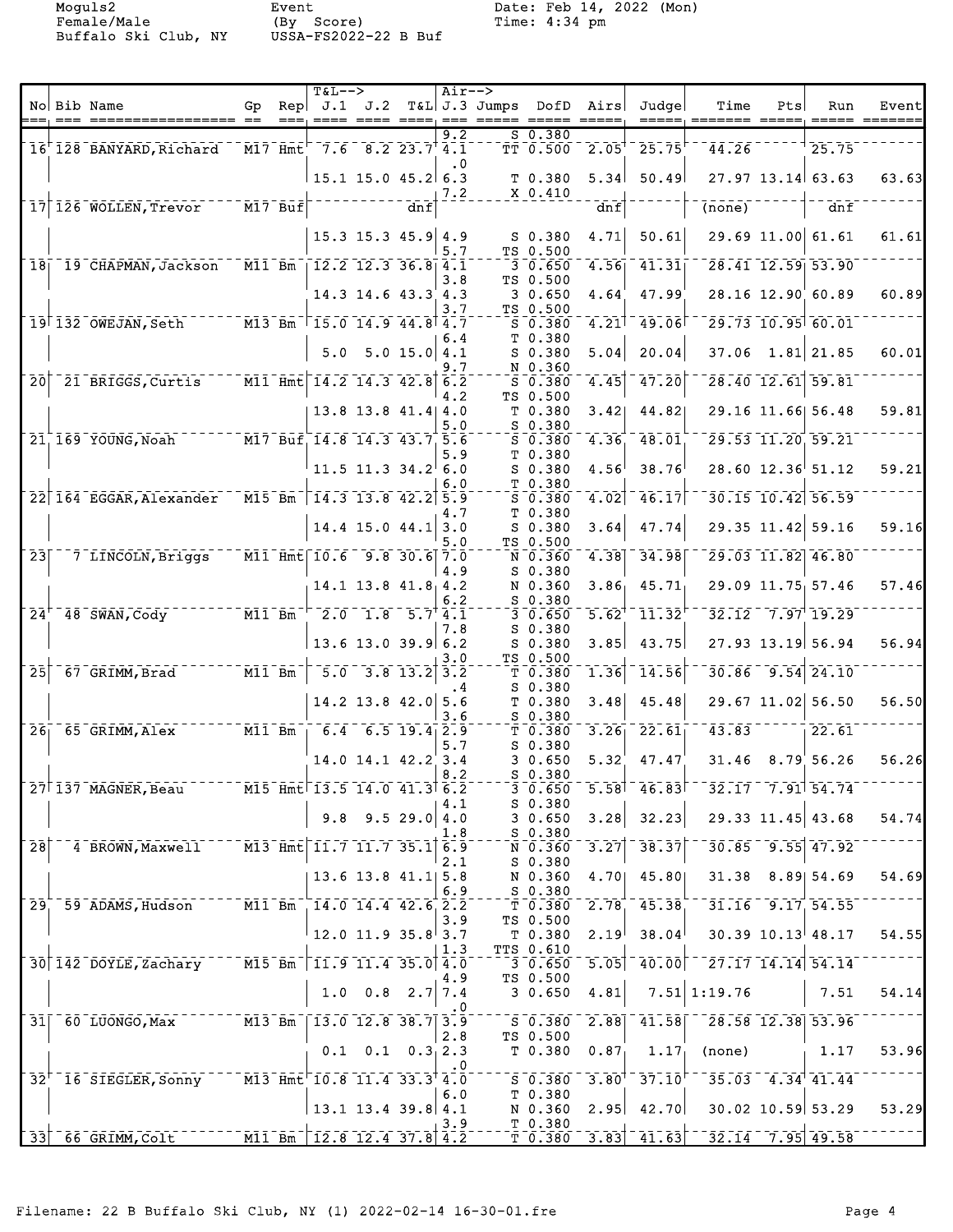|                  |                                                                                                                                     |      | $T&L-->$ |                                                                                |                                                     | $Air--$          |                         |                                                                                      |                   |                                                             |                                                                                                                                                                                                                                                         |     |                                                                                                                                                                                                                                                                                                                                                                                      |                                |
|------------------|-------------------------------------------------------------------------------------------------------------------------------------|------|----------|--------------------------------------------------------------------------------|-----------------------------------------------------|------------------|-------------------------|--------------------------------------------------------------------------------------|-------------------|-------------------------------------------------------------|---------------------------------------------------------------------------------------------------------------------------------------------------------------------------------------------------------------------------------------------------------|-----|--------------------------------------------------------------------------------------------------------------------------------------------------------------------------------------------------------------------------------------------------------------------------------------------------------------------------------------------------------------------------------------|--------------------------------|
|                  | No Bib Name                                                                                                                         | - Gp |          | $\mathsf{Rep} \mathsf{J.1} \mathsf{J.2}$                                       |                                                     |                  | T&L J.3 Jumps DofD Airs |                                                                                      |                   | Judge                                                       | Time                                                                                                                                                                                                                                                    | Pts | Run                                                                                                                                                                                                                                                                                                                                                                                  | Event                          |
|                  |                                                                                                                                     |      |          |                                                                                |                                                     | 5.9              |                         | $S_0.380$                                                                            |                   |                                                             |                                                                                                                                                                                                                                                         |     |                                                                                                                                                                                                                                                                                                                                                                                      |                                |
|                  |                                                                                                                                     |      |          | $14.2$ 14.4 $42.9$ 2.0                                                         |                                                     | 2.7              |                         | $S$ 0.380<br>D 0.410                                                                 | 1.86              | 44.76                                                       |                                                                                                                                                                                                                                                         |     | $31.80$ $8.37$ 53.13                                                                                                                                                                                                                                                                                                                                                                 | 53.13                          |
|                  | $34$ <sup>†</sup> 116 <sup>-</sup> JACKS, Eli <sup>---------</sup> M13 <sup>-</sup> Hv <sup>-</sup>                                 |      |          | $-9.5 - 9.0 27.8$ 3.0                                                          |                                                     |                  |                         | $\overline{3}\ \overline{0}\ \overline{0}\ \overline{0}$                             |                   | $\sqrt{2.74}$ <sup>-</sup> 30.49                            |                                                                                                                                                                                                                                                         |     | $31.25 - 9.05$ 39.54                                                                                                                                                                                                                                                                                                                                                                 |                                |
|                  |                                                                                                                                     |      |          |                                                                                |                                                     | 2.1              |                         | T <sub>0.380</sub>                                                                   |                   |                                                             |                                                                                                                                                                                                                                                         |     |                                                                                                                                                                                                                                                                                                                                                                                      |                                |
|                  |                                                                                                                                     |      |          | $12.2$ 12.8 37.5 4.2                                                           |                                                     | 4.6              |                         | 30.650<br>TS 0.500                                                                   | 5.03              | 42.53                                                       |                                                                                                                                                                                                                                                         |     | $30.32$ 10.21 $52.74$                                                                                                                                                                                                                                                                                                                                                                | 52.74                          |
|                  |                                                                                                                                     |      |          |                                                                                |                                                     |                  |                         |                                                                                      | dnf               |                                                             | $\overline{(\text{none})}$                                                                                                                                                                                                                              |     | $\overline{a}$ $\overline{a}$ $\overline{a}$ $\overline{a}$ $\overline{a}$ $\overline{a}$ $\overline{a}$ $\overline{a}$ $\overline{a}$ $\overline{a}$ $\overline{a}$ $\overline{a}$ $\overline{a}$ $\overline{a}$ $\overline{a}$ $\overline{a}$ $\overline{a}$ $\overline{a}$ $\overline{a}$ $\overline{a}$ $\overline{a}$ $\overline{a}$ $\overline{a}$ $\overline{a}$ $\overline{$ |                                |
|                  |                                                                                                                                     |      |          |                                                                                |                                                     |                  |                         |                                                                                      |                   |                                                             |                                                                                                                                                                                                                                                         |     |                                                                                                                                                                                                                                                                                                                                                                                      |                                |
|                  |                                                                                                                                     |      |          | 10.5 10.8 32.0  6.0                                                            |                                                     | 4.0              |                         | 30.650<br>T 0.380                                                                    |                   | $5.42$ $37.37$                                              |                                                                                                                                                                                                                                                         |     | 26.97 14.39 51.76                                                                                                                                                                                                                                                                                                                                                                    | 51.76                          |
|                  | 36 104 FLYNN, Sean M15 Buf 10.5 10.8 32.0 3.0                                                                                       |      |          |                                                                                |                                                     |                  |                         | $\bar{T}$ $\bar{0}$ $\bar{0}$ $\bar{3}80$                                            | 3.34              | 35.29                                                       |                                                                                                                                                                                                                                                         |     | $30.83 - 9.58$ 44.87                                                                                                                                                                                                                                                                                                                                                                 |                                |
|                  |                                                                                                                                     |      |          |                                                                                |                                                     | 5.8              |                         | $S$ 0.380                                                                            |                   | 40.83                                                       |                                                                                                                                                                                                                                                         |     | $30.41$ $10.10$ $50.93$                                                                                                                                                                                                                                                                                                                                                              |                                |
|                  |                                                                                                                                     |      |          | $12.3$ 12.6 37.3 4.1                                                           |                                                     | 5.1              |                         | T0.380<br>$S$ 0.380                                                                  | 3.48              |                                                             |                                                                                                                                                                                                                                                         |     |                                                                                                                                                                                                                                                                                                                                                                                      | 50.93                          |
|                  | 37 107 DOBBINS, Jack M15 Bm 12.3 12.0 36.5 1.7                                                                                      |      |          |                                                                                |                                                     |                  |                         | N 0.360                                                                              | $\overline{2.09}$ | 38.54                                                       |                                                                                                                                                                                                                                                         |     | $35.19$ 4.14 42.68                                                                                                                                                                                                                                                                                                                                                                   |                                |
|                  |                                                                                                                                     |      |          |                                                                                |                                                     | 3.9              |                         | S 0.380                                                                              |                   |                                                             |                                                                                                                                                                                                                                                         |     |                                                                                                                                                                                                                                                                                                                                                                                      |                                |
|                  |                                                                                                                                     |      |          | $13.4$ 14.0 $41.1$ 3.0                                                         |                                                     | 4.0              |                         | N 0.360<br>$S$ 0.380                                                                 | 2.60              | 43.70                                                       | 34.46                                                                                                                                                                                                                                                   |     | $5.05$ 48.75                                                                                                                                                                                                                                                                                                                                                                         | 48.75                          |
|                  | 38 152 KILPELA, Devin M13 Pa 11.4 11.4 34.2 2.1                                                                                     |      |          |                                                                                |                                                     |                  |                         | $5 - 0.380$                                                                          |                   | $\sqrt{2.47}$ $\sqrt{36.67}$                                |                                                                                                                                                                                                                                                         |     | $33.28 - 6.52$ 43.19                                                                                                                                                                                                                                                                                                                                                                 |                                |
|                  |                                                                                                                                     |      |          |                                                                                |                                                     | 4.1              |                         | K 0.410                                                                              |                   |                                                             |                                                                                                                                                                                                                                                         |     |                                                                                                                                                                                                                                                                                                                                                                                      | 47.72                          |
|                  |                                                                                                                                     |      |          | 13.0 12.8 38.7 4.2                                                             |                                                     |                  |                         | $S$ 0.380                                                                            | 1.59              | 40.29                                                       | 32.55                                                                                                                                                                                                                                                   |     | 7.43.47.72                                                                                                                                                                                                                                                                                                                                                                           |                                |
|                  | $39^{\dagger}$ 130 DOYLE, Noah $13^{\dagger}$ M13 Bm <sup>-<math>+</math></sup> 5.0 $-6.0$ 16.5 <sup><math>\dagger</math></sup> 2.9 |      |          |                                                                                |                                                     |                  |                         | $\overline{3}\,\overline{0}\,\overline{0}\,\overline{6}\,\overline{5}\,\overline{0}$ |                   | $3.93$ <sup>1-</sup> 20.43                                  | $\overline{52.32}$                                                                                                                                                                                                                                      |     | $\overline{1}$ 20.43                                                                                                                                                                                                                                                                                                                                                                 |                                |
|                  |                                                                                                                                     |      |          | $12.2$ 11.8 36.0 3.0                                                           |                                                     | 4.1              |                         | TS 0.500<br>30.650                                                                   |                   |                                                             | 33.16                                                                                                                                                                                                                                                   |     | $6.67$ 45.97                                                                                                                                                                                                                                                                                                                                                                         | 45.97                          |
|                  |                                                                                                                                     |      |          |                                                                                |                                                     | 2.7              |                         | TS 0.500                                                                             | 3.30              | 39.30                                                       |                                                                                                                                                                                                                                                         |     |                                                                                                                                                                                                                                                                                                                                                                                      |                                |
| $\bar{4}\bar{0}$ | $-10$ BROWN, Cameron $M1$ Buf $-5.4$ $5.1$ 15.8 $4.0$                                                                               |      |          |                                                                                |                                                     |                  |                         | $\bar{\text{s}}$ $\bar{\text{o}}$ .380 $\bar{\text{o}}$                              | 2.62              | $-18.37$                                                    | 37.74                                                                                                                                                                                                                                                   |     | $\overline{0.97}$ 19.34                                                                                                                                                                                                                                                                                                                                                              |                                |
|                  |                                                                                                                                     |      |          |                                                                                |                                                     | 2.7              |                         | X 0.410                                                                              |                   | $3.64$ 39.19                                                |                                                                                                                                                                                                                                                         |     | $4.22$   $43.41$                                                                                                                                                                                                                                                                                                                                                                     | 43.41                          |
|                  |                                                                                                                                     |      |          | $12.2$ 11.5 35.5 2.3                                                           |                                                     | 5.1              |                         | $X$ 0.410<br>$G$ 0.530                                                               |                   |                                                             | 35.13                                                                                                                                                                                                                                                   |     |                                                                                                                                                                                                                                                                                                                                                                                      |                                |
| $\overline{41}$  | $-39$ PARMENTER, Everett M11 Hv $-9.5$ 9.3 28.2 2.2                                                                                 |      |          |                                                                                |                                                     |                  |                         | T 0.380                                                                              | 3.26              | $-31.46$                                                    |                                                                                                                                                                                                                                                         |     | $\overline{29.81}$ 10.85 42.31                                                                                                                                                                                                                                                                                                                                                       |                                |
|                  |                                                                                                                                     |      | 6.6      |                                                                                | $6.5$ 19.6                                          | 6.4<br>$\cdot$ 3 |                         | $S$ 0.380<br>30.650                                                                  | 2.77              | 22.42                                                       | 33.49                                                                                                                                                                                                                                                   |     | 6.26'28.68                                                                                                                                                                                                                                                                                                                                                                           | 42.31                          |
|                  |                                                                                                                                     |      |          |                                                                                |                                                     | 6.8              |                         | S 0.380                                                                              |                   |                                                             |                                                                                                                                                                                                                                                         |     |                                                                                                                                                                                                                                                                                                                                                                                      |                                |
|                  |                                                                                                                                     |      | $-5.4$   |                                                                                | $\overline{9.2}$ $\overline{27.9}$ $\overline{6.1}$ |                  |                         | N 0.360                                                                              |                   | $-4.12$ ] $-32.02$ ]                                        | $\overline{3}\overline{2}\overline{.}0\overline{9}$                                                                                                                                                                                                     |     | $\overline{8.01}$ 40.03                                                                                                                                                                                                                                                                                                                                                              |                                |
|                  |                                                                                                                                     |      | 7.6      |                                                                                | $7.2$ 22.2 2.6                                      | 5.1              |                         | $S$ 0.380<br>T0.380                                                                  | 2.95              | 25.15                                                       | 34.13                                                                                                                                                                                                                                                   |     | $5.47$ 30.62                                                                                                                                                                                                                                                                                                                                                                         | 40.03                          |
|                  |                                                                                                                                     |      |          |                                                                                |                                                     | 5.2              |                         | S 0.380                                                                              |                   |                                                             |                                                                                                                                                                                                                                                         |     |                                                                                                                                                                                                                                                                                                                                                                                      |                                |
| $\overline{4}3$  | $\overline{26}$ LARABA, Liam $\overline{11}$ M11 $\overline{Hv}$                                                                    |      |          | $\lceil 0.1 \rceil$ $\lceil 0.1 \rceil$ $\lceil 0.3 \rceil$ $\lceil .5 \rceil$ |                                                     |                  |                         | $D$ 0.410                                                                            | $\overline{0.42}$ |                                                             | $0.72$ $1.16.29$                                                                                                                                                                                                                                        |     | $-0.72$                                                                                                                                                                                                                                                                                                                                                                              |                                |
|                  |                                                                                                                                     |      |          | $10.8$ 10.8 32.4 2.0                                                           |                                                     | .6               |                         | $S$ 0.380<br>N 0.360                                                                 |                   |                                                             | $1.74$ $34.14$ $34.55$                                                                                                                                                                                                                                  |     | $4.94$ 39.08                                                                                                                                                                                                                                                                                                                                                                         | 39.08                          |
|                  |                                                                                                                                     |      |          |                                                                                |                                                     | 2.7              |                         | S 0.380                                                                              |                   |                                                             |                                                                                                                                                                                                                                                         |     |                                                                                                                                                                                                                                                                                                                                                                                      |                                |
|                  | $44^{+}$ 37 ADAMS, Theodore M09 Bm <sup>-<math>-</math></sup> 9.9 10.3 30.3 <sup>+</sup> 2.2                                        |      |          |                                                                                |                                                     |                  |                         | N 0.360                                                                              |                   |                                                             | $1.70^{+0.32.00^{+0.33.55^{+0.19^{+0.38.19^{+0.38.19^{+0.38.19^{+0.38.19^{+0.38.19^{+0.38.19^{+0.38.19^{+0.38.19^{+0.38.19^{+0.38.19^{+0.38.19^{+0.38.19^{+0.38.19^{+0.38.19^{+0.38.19^{+0.38.19^{+0.38.19^{+0.38.19^{+0.38.19^{+0.38.19^{+0.38.19^{+0$ |     |                                                                                                                                                                                                                                                                                                                                                                                      |                                |
|                  |                                                                                                                                     |      |          | $7.6$ 6.7 21.5 1.9                                                             |                                                     | 2.4              |                         | $S$ 0.380<br>$S$ 0.380                                                               |                   | $1.51$ 22.96                                                |                                                                                                                                                                                                                                                         |     | $33.37$ 6.41 29.37                                                                                                                                                                                                                                                                                                                                                                   | 38.19                          |
|                  |                                                                                                                                     |      |          |                                                                                |                                                     | 2, 2             |                         | N 0.360                                                                              |                   |                                                             |                                                                                                                                                                                                                                                         |     |                                                                                                                                                                                                                                                                                                                                                                                      |                                |
|                  | $45$ $28$ KANE, Bobby $128$ M11 Hmt $7.3$ 7.0 21.5 $3.5$                                                                            |      |          |                                                                                |                                                     | 8.0              |                         | N 0.360                                                                              |                   | $50.380 - 4.02 - 25.47$                                     |                                                                                                                                                                                                                                                         |     | $\frac{1}{32.81}$ $\frac{1}{7.11}$ $\frac{1}{32.58}$                                                                                                                                                                                                                                                                                                                                 |                                |
|                  |                                                                                                                                     |      |          | $8.4$ $8.8$ $25.8$ 2.0                                                         |                                                     |                  |                         |                                                                                      |                   | $S$ 0.380 3.89 29.69                                        |                                                                                                                                                                                                                                                         |     |                                                                                                                                                                                                                                                                                                                                                                                      | $34.35$ $5.19$ $34.88$ $34.88$ |
|                  |                                                                                                                                     |      |          |                                                                                |                                                     | 8.7              |                         | N 0.360                                                                              |                   |                                                             |                                                                                                                                                                                                                                                         |     |                                                                                                                                                                                                                                                                                                                                                                                      |                                |
|                  | 46 131 MARTIN, Owen M15 Pa                                                                                                          |      |          | $-4.2 - 4.4 - 12.9$ 2.3                                                        |                                                     | 3.2              |                         | S 0.380                                                                              |                   | $\overline{N}$ 0.360 $\overline{2.03}$ 14.93 $\overline{1}$ | 54.16                                                                                                                                                                                                                                                   |     | $\bar{1}$ 14.93                                                                                                                                                                                                                                                                                                                                                                      |                                |
|                  |                                                                                                                                     |      | 9.2      |                                                                                | $9.3$ 27.8 2.9                                      |                  |                         | N 0.360                                                                              |                   | $2.06$ , $29.81$                                            | 41.44                                                                                                                                                                                                                                                   |     | 29.81                                                                                                                                                                                                                                                                                                                                                                                | 29.81                          |
|                  | $47^{\dagger}$ 41 CHAPMAN, Mason M09 Bm <sup>-<math>-4.6</math></sup> 4.6 13.8 $\overline{2.6}$                                     |      |          |                                                                                |                                                     | 2.7              |                         | S 0.380                                                                              |                   |                                                             |                                                                                                                                                                                                                                                         |     |                                                                                                                                                                                                                                                                                                                                                                                      |                                |
|                  |                                                                                                                                     |      |          |                                                                                |                                                     | 1.7              |                         | $-5 - 380$<br>TS 0.500                                                               |                   | $1.83$ <sup>†</sup> 15.63 <sup>†</sup>                      |                                                                                                                                                                                                                                                         |     | $-32.82 - 7.10$ $-22.73$                                                                                                                                                                                                                                                                                                                                                             |                                |
|                  |                                                                                                                                     |      | 6.4      |                                                                                | 6.0 18.6   2.1                                      |                  |                         | N 0.360                                                                              |                   | $1.51$ 20.11                                                |                                                                                                                                                                                                                                                         |     |                                                                                                                                                                                                                                                                                                                                                                                      | $34.42$ $5.10$ $25.21$ $25.21$ |
|                  | 48 35 OWEJAN, Benjamin M09 Bm                                                                                                       |      |          | $7.4 - 7.1 - 21.8$ 2.6                                                         |                                                     | 2.0              |                         | $ \frac{S}{2}$ $\frac{0.380}{1}$                                                     |                   | $\sqrt{50.380}$ $\sqrt{1.77}$ $\sqrt{23.52}$                |                                                                                                                                                                                                                                                         |     | $37.94 - 0.72$ 24.24                                                                                                                                                                                                                                                                                                                                                                 |                                |
|                  |                                                                                                                                     |      |          |                                                                                |                                                     | 2.1              |                         | T 0.380                                                                              |                   |                                                             |                                                                                                                                                                                                                                                         |     |                                                                                                                                                                                                                                                                                                                                                                                      |                                |
|                  |                                                                                                                                     |      |          | $0.1$ $0.1$ $0.3$   1.8                                                        |                                                     |                  |                         | S 0.380                                                                              | 1.43              | 1.73                                                        |                                                                                                                                                                                                                                                         |     | $37.58$ 1.17 2.90                                                                                                                                                                                                                                                                                                                                                                    | 24.24                          |
|                  | 49 29 HOFFMANN, Elijah M11 Pa 6.6 7.1 20.5 4.1                                                                                      |      |          |                                                                                |                                                     | 2.1              |                         | N 0.360                                                                              |                   | $\overline{N}$ 0.360 2.68 23.23                             |                                                                                                                                                                                                                                                         |     |                                                                                                                                                                                                                                                                                                                                                                                      | $-43.60$ $     23.23$ $     -$ |
|                  |                                                                                                                                     |      |          |                                                                                |                                                     | 3.2              |                         | $S_0.380$                                                                            |                   |                                                             |                                                                                                                                                                                                                                                         |     |                                                                                                                                                                                                                                                                                                                                                                                      |                                |
|                  |                                                                                                                                     |      | 2.0      |                                                                                | $2.3$ 6.4 5.1                                       |                  |                         | N 0.360                                                                              | 2.70              | 9.15                                                        |                                                                                                                                                                                                                                                         |     | $49.83$ 9.15                                                                                                                                                                                                                                                                                                                                                                         | 23.23                          |
|                  | 50 52 SCHULZ, Cullen M11 Bm                                                                                                         |      |          | $-0.1 - 0.1 - 0.3$ 2.9                                                         |                                                     | 2.3              |                         | $S$ 0.380                                                                            |                   |                                                             | $\sqrt{N^2}$ $\sqrt{360}$ $\sqrt{1.04}$ $\sqrt{1.34}$ $\sqrt{2.34}$ $\sqrt{2.34}$                                                                                                                                                                       |     |                                                                                                                                                                                                                                                                                                                                                                                      |                                |
|                  |                                                                                                                                     |      |          |                                                                                |                                                     | $\sim 0$         |                         |                                                                                      |                   |                                                             |                                                                                                                                                                                                                                                         |     |                                                                                                                                                                                                                                                                                                                                                                                      |                                |
|                  |                                                                                                                                     |      |          |                                                                                |                                                     |                  |                         |                                                                                      |                   |                                                             | 6.9 6.5 20.1 2.1 N 0.360 0.75 20.85 36.96 1.94 22.79 22.79                                                                                                                                                                                              |     |                                                                                                                                                                                                                                                                                                                                                                                      |                                |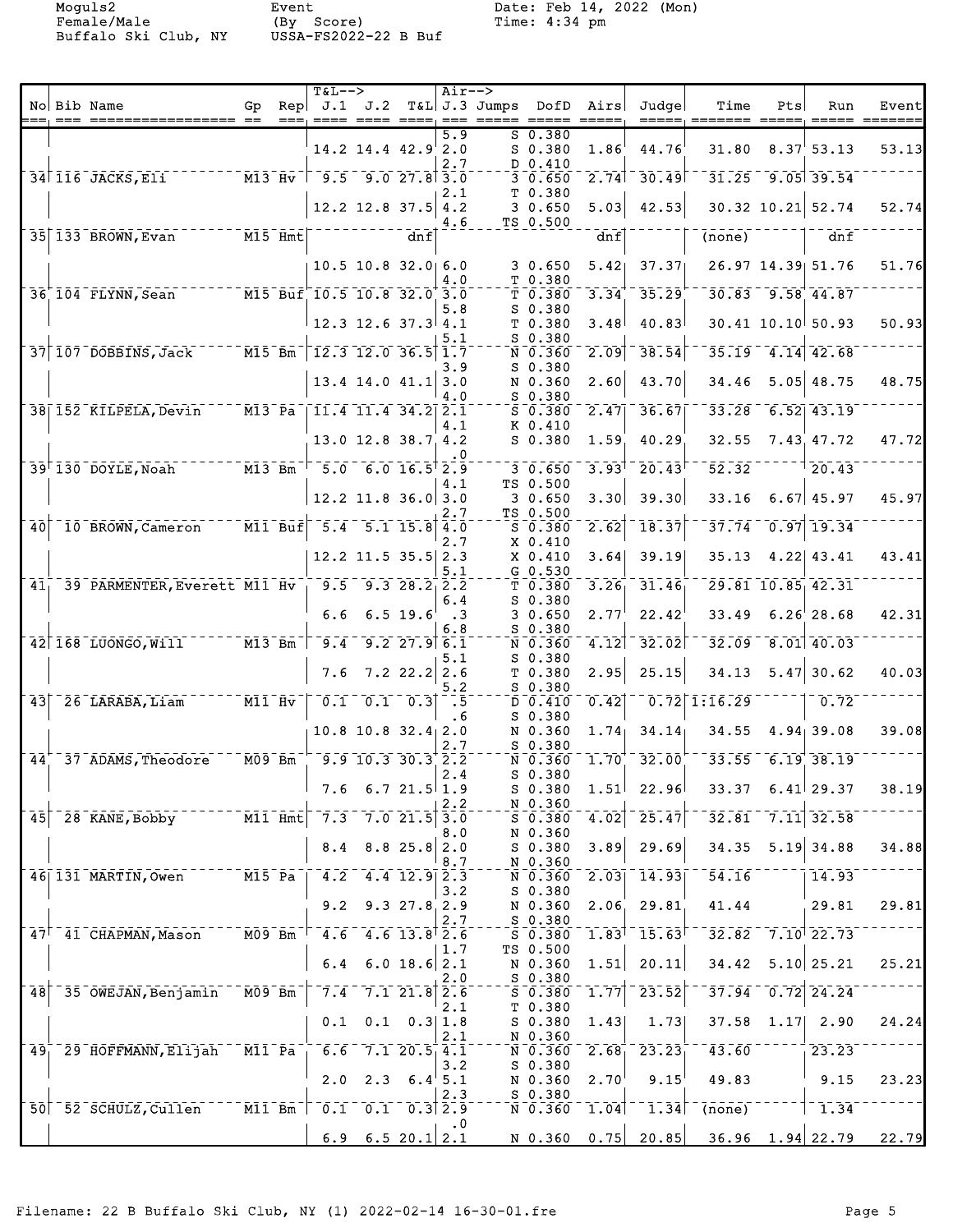Moguls2 Event Date: Feb 14, 2022 (Mon) Buffalo Ski Club, NY

-----<br>(By Score)<br>USSA-FS2022-22 B Buf

|                  |                      |          |                                   | $T&L--&>$ |                                   |                                                                      | $Air--$                                  |                 |                                                                          |           |                                      |                    |     |                    |       |
|------------------|----------------------|----------|-----------------------------------|-----------|-----------------------------------|----------------------------------------------------------------------|------------------------------------------|-----------------|--------------------------------------------------------------------------|-----------|--------------------------------------|--------------------|-----|--------------------|-------|
|                  | No Bib Name          | Gp       | Rep                               | J.1       | J.2                               |                                                                      |                                          | $T&L$ J.3 Jumps |                                                                          | DofD Airs | Judge                                | Time               | Pts | Run                | Event |
|                  |                      |          |                                   |           |                                   |                                                                      |                                          |                 |                                                                          |           |                                      |                    |     |                    |       |
| $\bar{5}\bar{1}$ | 50 HAMISTER, Michael |          | $M11$ Hmt                         |           |                                   | $0.1 \quad 0.1 \quad 0.3$ <sup>'</sup> 4.3 <sup>'</sup>              | $\cdot$ 0                                |                 | $S$ 0.380                                                                | 1.63      | 1.93                                 | $\overline{42.12}$ |     | 1.93               |       |
|                  |                      |          |                                   | 4.5       |                                   | $4.0$ 12.8 2.1                                                       | . 0<br>5.2                               |                 | T <sub>0.380</sub><br>$S$ 0.380                                          |           | $2.76$ 15.51                         | 33.28              |     | $6.52$ 22.03       | 22.03 |
| $\overline{52}$  | 2 OLSEN, Ethan       |          | $\overline{MO9}$ $\overline{HmE}$ |           |                                   | $\overline{3.5}$ $\overline{3.9}$ $\overline{11.1}$ $\overline{2.5}$ | . 0                                      |                 | N 0.360                                                                  |           | $\overline{0.90}$ $\overline{12.00}$ | 140.02             |     | 12.00              |       |
|                  |                      |          |                                   | 4.2       |                                   | $4.4$ 12.9 1.8                                                       | 3.1                                      |                 | $S$ 0.380<br>N 0.360                                                     | 1.79      | 14.69                                |                    |     | $36.45$ 2.57 17.26 | 17.26 |
| $\overline{53}$  | 49 HOFFMANN, Noah    |          | $M07$ Sev                         |           |                                   | $2.4$ $2.2$ $6.9$ 1.2                                                | . 0                                      |                 | $N = 0.360$                                                              | 0.43      | 7.33                                 | $\overline{47.94}$ |     | 7.33               |       |
|                  |                      |          |                                   | 4.7       |                                   | $5.6$ 15.5                                                           |                                          |                 |                                                                          |           | 15.45                                | 47.93              |     | 15.45              | 15.45 |
| $\overline{54}$  | 1 DOMSTER, Grant     |          | M09 Buf                           |           |                                   | $-3.3 - 3.8$ 10.6 2.5                                                | 2.8                                      |                 | $\bar{N}$ $\bar{0}$ $\bar{0}$ $\bar{3}$ $\bar{6}$ $\bar{0}$<br>$S$ 0.380 |           | $\overline{1.96}$ $\overline{12.61}$ | 44.30              |     | 12.61              |       |
|                  |                      |          |                                   |           |                                   | $0.3$ 0.6 1.3 2.7                                                    | 1.4                                      |                 | N 0.360<br>S 0.380                                                       | 1.50      | 2.85                                 | 48.54              |     | 2.85               | 12.61 |
| $\overline{55}$  | 24 RESPET, Gunnar    | $M09$ Pa |                                   |           | $\overline{1.9}$ $\overline{1.8}$ |                                                                      | $\overline{5.6}$ $\overline{1.2}$<br>2.0 |                 | N 0.360<br>$S$ 0.380                                                     | 1.19      | 6.74                                 | 41.60              |     | 6.74               |       |
|                  |                      |          |                                   | 1.9       | 2.0                               | 5.81                                                                 |                                          |                 |                                                                          |           | 5.85                                 | 45.11              |     | 5.85               | 6.74  |
| $\overline{56}$  | 14 MARINO, Dakota    |          | $M09$ Buf                         |           |                                   | $0.1$ $0.1$ $0.3$ 1.6                                                | 1.3                                      |                 | $S = 0.380$<br>N 0.360                                                   | 1.06      | 1.36                                 | (none)             |     | 1.36               |       |
|                  |                      |          |                                   |           | $0.1 \quad 0.1$                   | 0.3                                                                  |                                          |                 |                                                                          |           | 0.30                                 | (none)             |     | 0.30               | 1.36  |
|                  |                      |          |                                   |           |                                   |                                                                      |                                          |                 |                                                                          |           |                                      |                    |     |                    |       |

 $Male = 25.68$ , Female =  $27.09$ 

Winfree 2022.00, B Rules, Rand=588 @ 9:08a(22-2-13), M2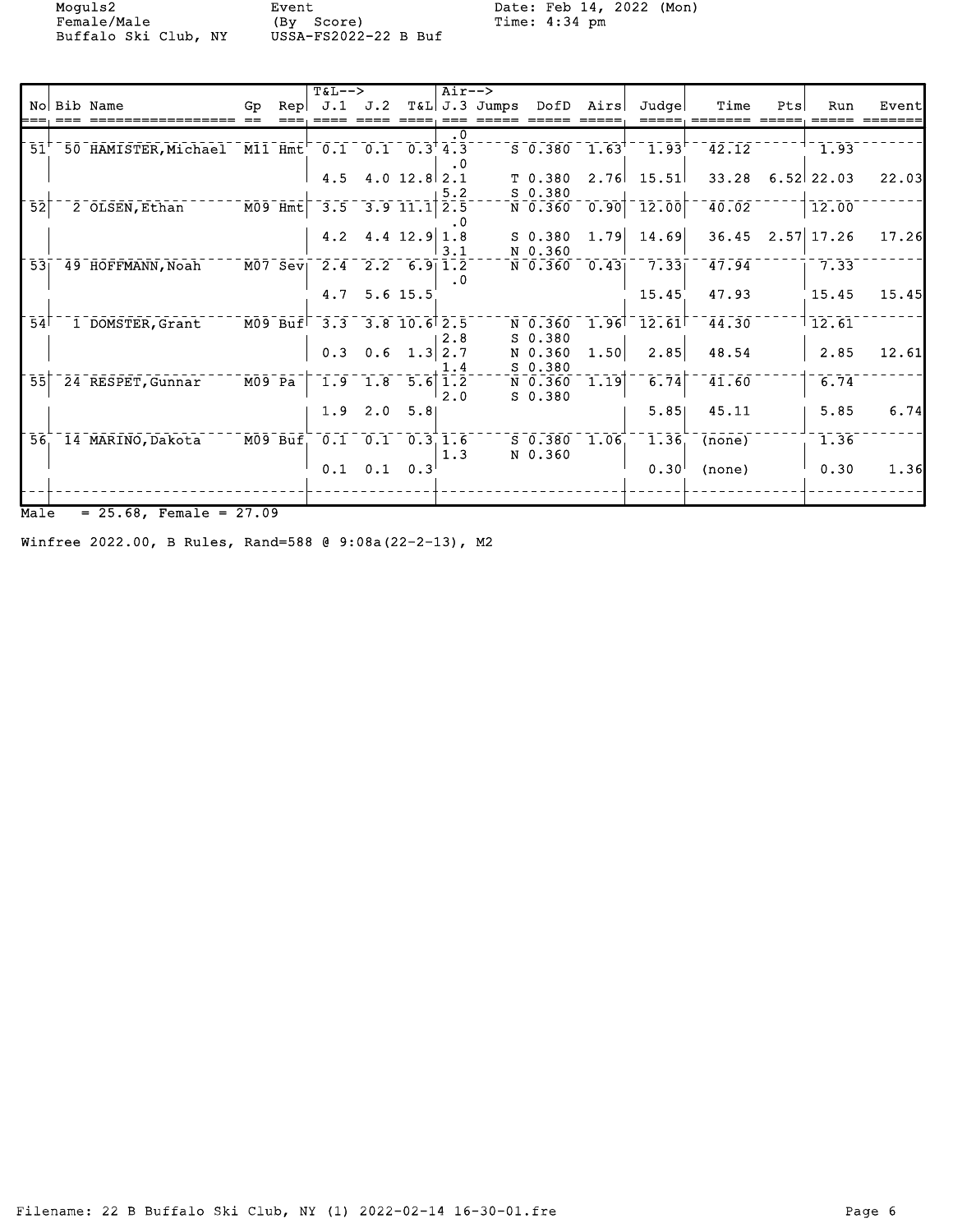|                                                                                                           | Moguls2<br>Female/Male | Buffalo Ski Club, NY  | Finals<br>(By Group Score)<br>USSA-FS2022-22 B Buf                    | Date: Feb 14, 2022 (Mon)<br>Time: 4:35 pm |  |
|-----------------------------------------------------------------------------------------------------------|------------------------|-----------------------|-----------------------------------------------------------------------|-------------------------------------------|--|
|                                                                                                           |                        | No Bib# Name          | Gp<br>Representing<br>$=$                                             | Score<br>==============                   |  |
| $1_{\perp}$                                                                                               |                        | 30 CALLAHAN, Stella   | F07 Bm Bristol                                                        | 2.16                                      |  |
| $\mathbf{1}^{\mathsf{\tau}}$                                                                              |                        | 56 VANALLEN, Leah     | F09 Bm Bristol                                                        | 39.59                                     |  |
|                                                                                                           |                        | 73 SWAN, Harper       |                                                                       | 18.95                                     |  |
| $\frac{1}{3}$                                                                                             |                        | 62 PARMENTER, Johanna | $\overline{F09}$ $\overline{Hv}$ $\overline{Ho}$ liday $\overline{V}$ | 1.30                                      |  |
|                                                                                                           |                        |                       |                                                                       |                                           |  |
| $\overline{1}$                                                                                            |                        | 42 VANALLEN, Lauren   | F11 Bm Bristol                                                        | 53.63                                     |  |
| $\overline{2}$                                                                                            |                        | 45 NEIL, Samantha     | F11 Hv Holiday $V_{\parallel}$                                        | 42.33                                     |  |
|                                                                                                           |                        |                       | $F11$ Bm Bristol                                                      |                                           |  |
| $\frac{3}{6}$<br>$\frac{1}{6}$                                                                            |                        | 34 BOLDT, Clara       |                                                                       | 37.33                                     |  |
|                                                                                                           |                        | 33 LARABA, Lilyana    | $\overline{F11}$ Hv Holiday $\overline{V}_1$                          | 32.48                                     |  |
|                                                                                                           |                        | 22 CHESS, Piper       | F11 Hv Holiday V                                                      | 32.44                                     |  |
|                                                                                                           |                        | 36 JACKS, Grace       | $^-$ F11 Hv Holiday $\rm{V}^+$                                        | 28.08                                     |  |
| $\bar{7}]$                                                                                                |                        | 75 BEEMAN, Stella     | F11 Hmt Holimont                                                      | 20.56                                     |  |
|                                                                                                           |                        |                       |                                                                       |                                           |  |
| $\mathbf{1}$                                                                                              |                        | 63 HACKER, Kylee      | F13 Hmt Holimont                                                      | 71.89                                     |  |
| $\overline{2}$                                                                                            |                        | 31 DOBBINS, Nora      | F13 Bm Bristol                                                        | 62.25                                     |  |
| $\overline{3}$                                                                                            |                        | 144 KEEFE, Elizabeth  | $F13$ Hmt Holimont                                                    | 56.99                                     |  |
| $\mathbf{4}$                                                                                              |                        | 25 NELSON, Arden      | $\overline{F13}$ $\overline{Hv}$ $\overline{H}$ oliday $\overline{V}$ | $\bar{51}$ . 95                           |  |
|                                                                                                           |                        | 120 LARUSCH, Ella     | F13 Hv Holiday V                                                      | 45.43                                     |  |
| $\frac{5}{6}$                                                                                             |                        | 105 LIGOZIO, Ruby     | F13 Bm Bristol                                                        | 44.62                                     |  |
| $\bar{7}^\dagger$                                                                                         |                        | 27 ARTEMOWYCH, Anya   | F13 Buf Buffalo                                                       | 28.63                                     |  |
|                                                                                                           |                        | 3 REAGAN, Sarah       | F13 Buf Buffalo                                                       | 27.08                                     |  |
| $\begin{bmatrix} 8 \\ -9 \end{bmatrix}$                                                                   |                        | 5 LABRASCA, Gianna    | F13 Hv Holiday V                                                      | 24.93                                     |  |
| $\bar{10}$                                                                                                |                        | 173 LOPES, Claire     | $F13$ Buf Buffalo                                                     | 23.52                                     |  |
|                                                                                                           |                        |                       |                                                                       |                                           |  |
| 11                                                                                                        |                        | 43 KRUSZYNSKI,Cayda   | __F13 Hv Holiday V                                                    | 23.36                                     |  |
| $\overline{1}\overline{2}$                                                                                |                        | 32 CONLEY, Elise      | F13 Buf Buffalo                                                       | 22.50                                     |  |
|                                                                                                           |                        |                       |                                                                       |                                           |  |
| $\frac{1}{2}$                                                                                             |                        | 149 VICKERS, Abigail  | F15 Hmt Holimont                                                      | 69.36                                     |  |
|                                                                                                           |                        | 153 EMERLING, Brianna | F15 Hmt Holimont                                                      | 68.75                                     |  |
| $\overline{3}$                                                                                            |                        | 172 WOODROW, Caitlin  | F15 Hmt Holimont                                                      | 66.04                                     |  |
| $\left[4\right]$                                                                                          |                        | 117 ROSS, Grace       | F15 Bm Bristol                                                        | 53.83                                     |  |
| $\overline{5}$                                                                                            |                        | 155 DOMSTER, Sophia   | F15 Buf Buffalo                                                       | 48.90                                     |  |
| 6 <sub>1</sub>                                                                                            |                        | 124 BARONE, Ava       | F15 Buf Buffalo                                                       | 7.62                                      |  |
| $7]^-$                                                                                                    |                        | 146 CLARKE, Madison   | F15 Buf Buffalo                                                       | 0.30                                      |  |
|                                                                                                           |                        |                       |                                                                       |                                           |  |
|                                                                                                           |                        | 1 166 KULA, Mackenzie | $FI7$ Bm Bristol <sup>--</sup> 62.63                                  |                                           |  |
| $2^{\top}$                                                                                                |                        | 127 HANLEY, Anna      | F17 Pa Freestyle                                                      | 42.16                                     |  |
|                                                                                                           |                        |                       |                                                                       |                                           |  |
| $\mathbf{1}$                                                                                              |                        | 49 HOFFMANN, Noah     | M07 Sev Seven Spl                                                     | 15.45                                     |  |
|                                                                                                           |                        |                       |                                                                       |                                           |  |
| $\overline{1}$                                                                                            |                        | 37 ADAMS, Theodore    | M09 Bm Bristol                                                        | 38.19                                     |  |
|                                                                                                           |                        | 41 CHAPMAN, Mason     | M09 Bm Bristol                                                        | 25.21                                     |  |
| $\frac{2}{3}$                                                                                             |                        | 35 OWEJAN, Benjamin   | M09 Bm Bristol                                                        | 24.24                                     |  |
| $\mathbf{4}^{\mathsf{T}}$                                                                                 |                        | 2 OLSEN, Ethan        | M09 Hmt Holimont                                                      |                                           |  |
|                                                                                                           |                        | 1 DOMSTER, Grant      | M09 Buf Buffalo                                                       | 17.26<br>$\overline{12.61}$               |  |
| $\frac{1}{6}$                                                                                             |                        |                       | M09 Pa Freestyle                                                      |                                           |  |
|                                                                                                           |                        | 24 RESPET, Gunnar     |                                                                       | 6.74                                      |  |
| $\bar{7}$                                                                                                 |                        | 14 MARINO, Dakota     | M09 Buf Buffalo                                                       | 1.36                                      |  |
| $\overline{1}$                                                                                            |                        | 54 HACKER, Cayden     | M11 Hmt Holimont                                                      | 75.70                                     |  |
|                                                                                                           |                        | 19 CHAPMAN, Jackson   | M11 Bm Bristol                                                        | 60.89                                     |  |
| $\frac{2}{3}$                                                                                             |                        | 21 BRIGGS, Curtis     | M11 Hmt Holimont                                                      | 59.81                                     |  |
| $\begin{array}{c}\n\overline{\mathbf{4}} \\ \overline{\mathbf{5}} \\ \overline{\phantom{0}}\n\end{array}$ |                        | 7 LINCOLN, Briggs     | M11 Hmt Holimont                                                      | 57.46                                     |  |
|                                                                                                           |                        | 48 SWAN, Cody         | M11 Bm Bristol                                                        | 56.94                                     |  |
| $\overline{6}$                                                                                            |                        | 67 GRIMM, Brad        | M11 Bm Bristol                                                        | 56.50                                     |  |
| 71                                                                                                        |                        | 65 GRIMM, Alex        | M11 Bm Bristol                                                        | 56.26                                     |  |
|                                                                                                           |                        |                       |                                                                       |                                           |  |